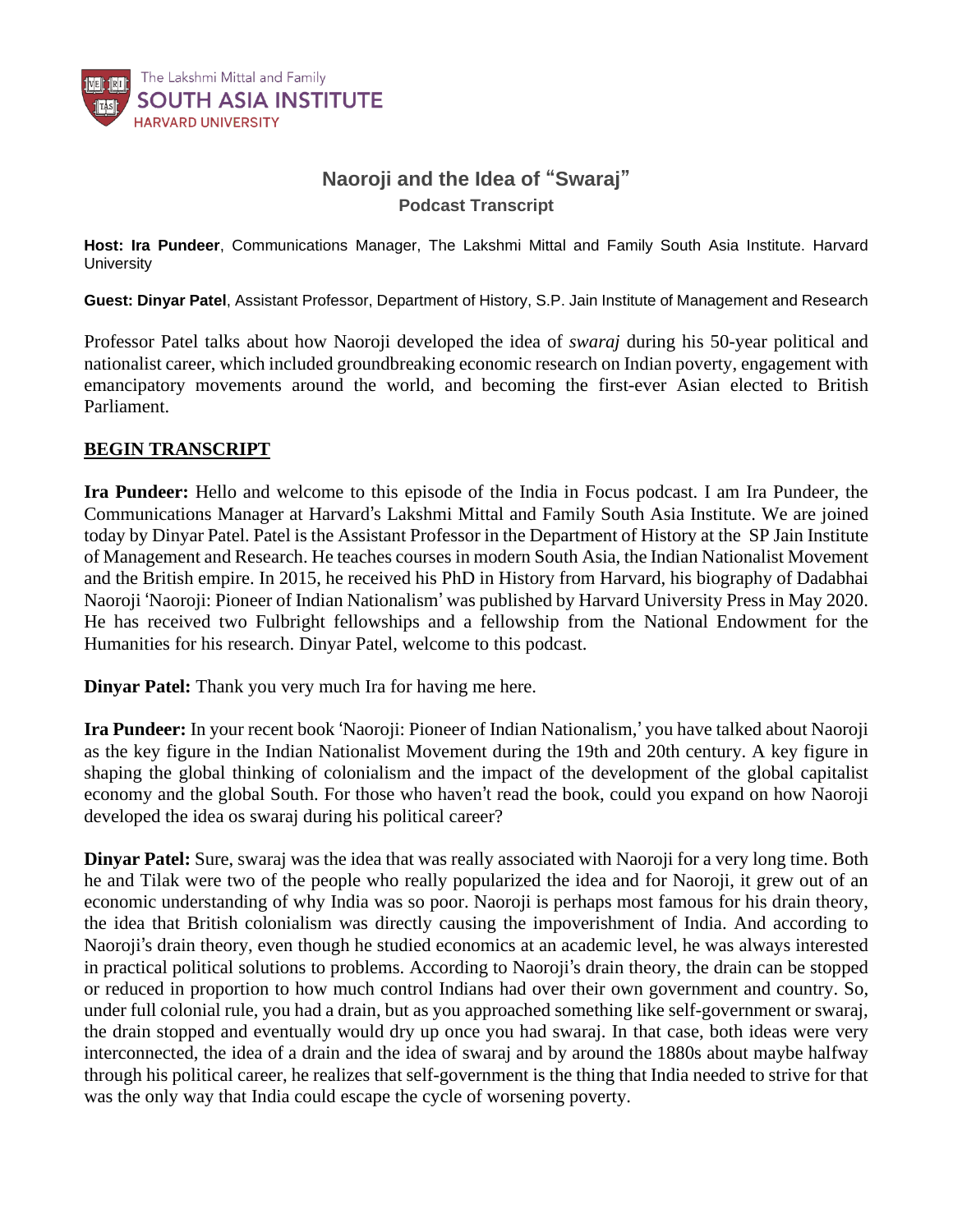**Ira Pundeer:** So, you've mentioned that Naoroji's idea of swaraj evolved from contact with European liberalism and socialism and at the same time it had a significant influence on the growth of global anticolonialism and antiracism, could you talk about his influences behind the shaping of his ideas?

**Dinyar Patel:** Absolutely. So, for me at least this was the most interesting part of his career. The people who he was in communication with, both people whom he borrowed ideas from and people who he influenced. So, since Dadabhai Naoroji lived for so long in London, where he both was a businessman and eventually a politician, he was in contact with some of the leading thinkers in the West at that time or he read at least what they were writing. So, when he was formulating his ideas of the drain of wealth or ideas for political rights for India or eventually things like swaraj, he was borrowing ideas from people like John Stuart Mill for example, his ideas on political economy specifically and the role of capital in an economy and at the same time hisideas might have had an influence on people like Karl Marx for example. So, one of Naoroji's very good friends and colleague was a man called Henry Hyndman and Hyndman was the first individual to set up a socialist political party in Great Britain. He was in his own right an important figure in socialism in Great Britain and he was also very, very interested in India and colonial misrule in India.

And, through Hyndman, Naoroji's ideas of drain of wealth probably found their way to Karl Marx. We know that in 1881, he wrote a letter, Marx wrote a letter to one of his colleagues in Russia talking about the drain. So, the idea had a pretty long intellectual history and through socialist contacts, that was how the drain was built into ideas of anti-colonialism that were not just limited to India, that had throughout the rest of the colonized world.

**Ira Pundeer:** So how would you place Naoroji's thoughts vis a vis capitalism? Was he an anti-capitalist or was he a propounder of independent capitalist development?

**Dinyar Patel:** So again, his overriding concern was the poverty of India. So, if capitalism worked in a way that was truly fair in a way that both India and Britain or any other country with which India traded had a free and equal relationship, then he was fine with that. But he ultimately realized that under colonialism such freedom or equality was inherently impossible, right. I mean the British would talk about free trade but that didn't mean anything because India was already grossly handicapped by the structure of colonialism. In this sense it's quite similar to Rana Dey's ideas that, you know Rana Dey talked about how classical economic principles did not really apply to India and its colonial situation. So, in this sense Naoroji was definitely a supporter of maybe not protectionism per se but policies which had an overriding concern for the welfare of India. To give you one example, when Jamshetji Tata is looking for capital to raise for his various ventures including steel works and such, he's thinking of going to London to raise capital and Naoroji says no, you should really raise it from Indian sources or else again you'll be ensnared in this colonial relationship. And again, as time goes on, you see can see that Naoroji develops very critical views of capitalism, that is capitalism as it exists , he talked about kind of inimical relationship between capital and labor, he was supportive of labor and union movements in great Britain and he wanted to see some sort of structure where the state intervened in order to remedy the excesses of capitalism.

**Ira Pundeer:** Can you address the influence of Naoroji on Mahatma Gandhi?

**Dinyar Patel:** Sure. So, we don't know precisely when Naoroji and Gandhi first meet one another. There's a chance they met one another when Gandhi was a student in London in the late 1880s and the early 1890s and surely, they attended the same functions. We don't know precise how well they knew one another at that point in time, but in 1894 Gandhi sends his first letter to Naoroji and he says "I am in South Africa now, I am leading a campaign for the rights of Indians against oppressive policies that the white minority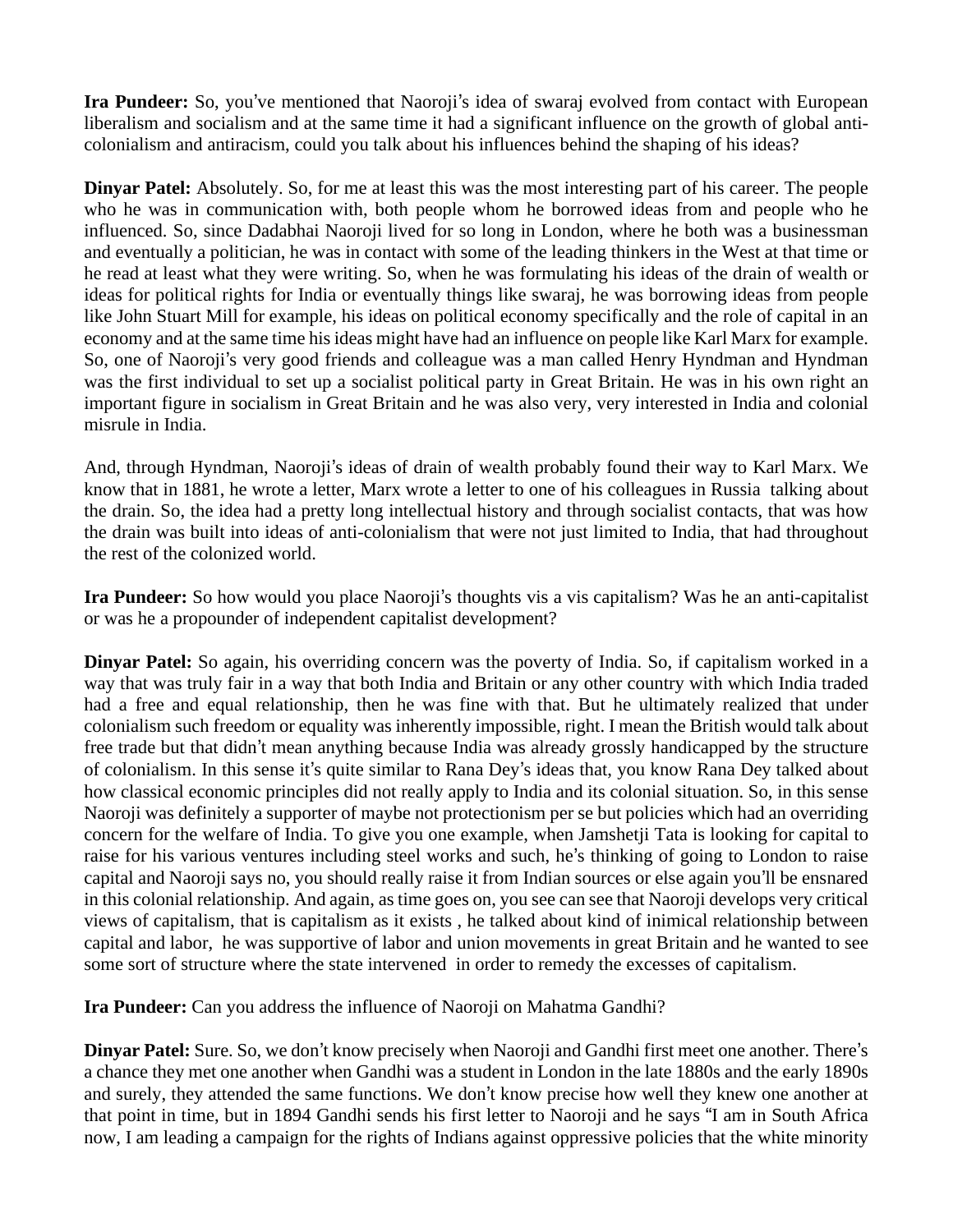and Nadal was imposing on indians. Can you help me as a father would guide a son?" And, so from that point onward, Naoroji really emerges as someone who popularizes Gandhi's activities in South Africa to a wider audience in London as well as in India. Naoroji kind of becomes a communications node for amplifying Gandhi's ideas and eventually, again, Naoroji emerges for Gandhi as a nationalist role model. Even though the two met one another very briefly, it's clear from Gandhi's writings that the example that Naoroji set as a nationalist leader who persisted in spite of terrible odds was very inspirational to Gandhi during his struggle in South Africa. He says in his paper Indian Opinion, in one column , Naoroji's career is example to those of us in South Africa who've been struggling and have faced so many failures but we realize like just as Naoroji's career there are some silver linings to all the trouble that we have had to go through.

**Ira Pundeer:** You know Naoroji demanded swaraj in the congress session of 1906. Does that make him a radical politician along the lines of Bal Gangadhar Tilak or was he still a moderate, where would you place him?

**Dinyar Patel:** Yeah, so, I would place him, at least this is what I've argued on the book, Naoroji was somewhere in the middle between the moderate and the extremist camp. He certainly was not like Tilak, Tilak had much more advanced views in terms of the methods in which to achieve political ends and whereas Tilak and Naoroji shared the same idea of what those ends should be , by the end of Naoroji's career swaraj, and not necessarily swaraj in any sort of imperial context such as colonial self government, Naoroji could not accept all of the tactics that Tilak was willing to countenance. Strikes, boycotts, things that could strike one as being anti-constitutional or against certain tactics that the moderates have used. So, he really occupies an unusual position in his last few years. The moderates think that he's too extremist and the extremists think that he's too moderate, but his 1906 speech in the Calcutta Congress, where he served as the president and this was the last, really major political speech that Naoroji gives. It marks the end of his career, really kind of hands the baton over to the extremists, the moderates are not terribly happy at what Naoroji says at the Congress in terms of his support for swaraj, his support for the swadeshi movement, his support for what was going on in Bengal at this point of time after the partition of Bengal and really momentum is given to the extremist and this is something that people like Tilak recognized that even though Naoroji might be too moderate for many of the extremists in many of the tactics he is advocating, ultimately, he is on the same page with them in terms of the end political goal and he's given stimulus to them to take them open forward and evolve the ideas beyond what the moderate camp has pledged itself towards.

**Ira Pundeer:** And what would say about the influence of Naoroji on Subhash Chandra Bose in the later goals of nationalism in India?

**Dinyar Patel:** Well, to tell you the truth, I don't know much about Netaji Bose. Obviously, for someone of Bose's generation, since Bose was considered the younger god of the next generation of nationalist leaders, even to people like Gandhi, Naoroji was someone who, again, they would have not been familiar with personally but the example that Naoroji had given of someone who was a pioneering nationalist leader, someone who was concerned about the poverty and the economic condition of India would have had definite resonance. As to specific influences in such that Bose took from Naoroji's career, I am a little unsure about that, I need to study Bose's career a bit more before commenting on that.

**Ira Pundeer:** Fair enough. So, how do we interpret terms like nationalism in swaraj in today's India, where some of those terms are being appropriated to imply a certain form of extremism. So, with regard to Naoroji, what do you think about his ideas and how they have been implied in today's popular culture?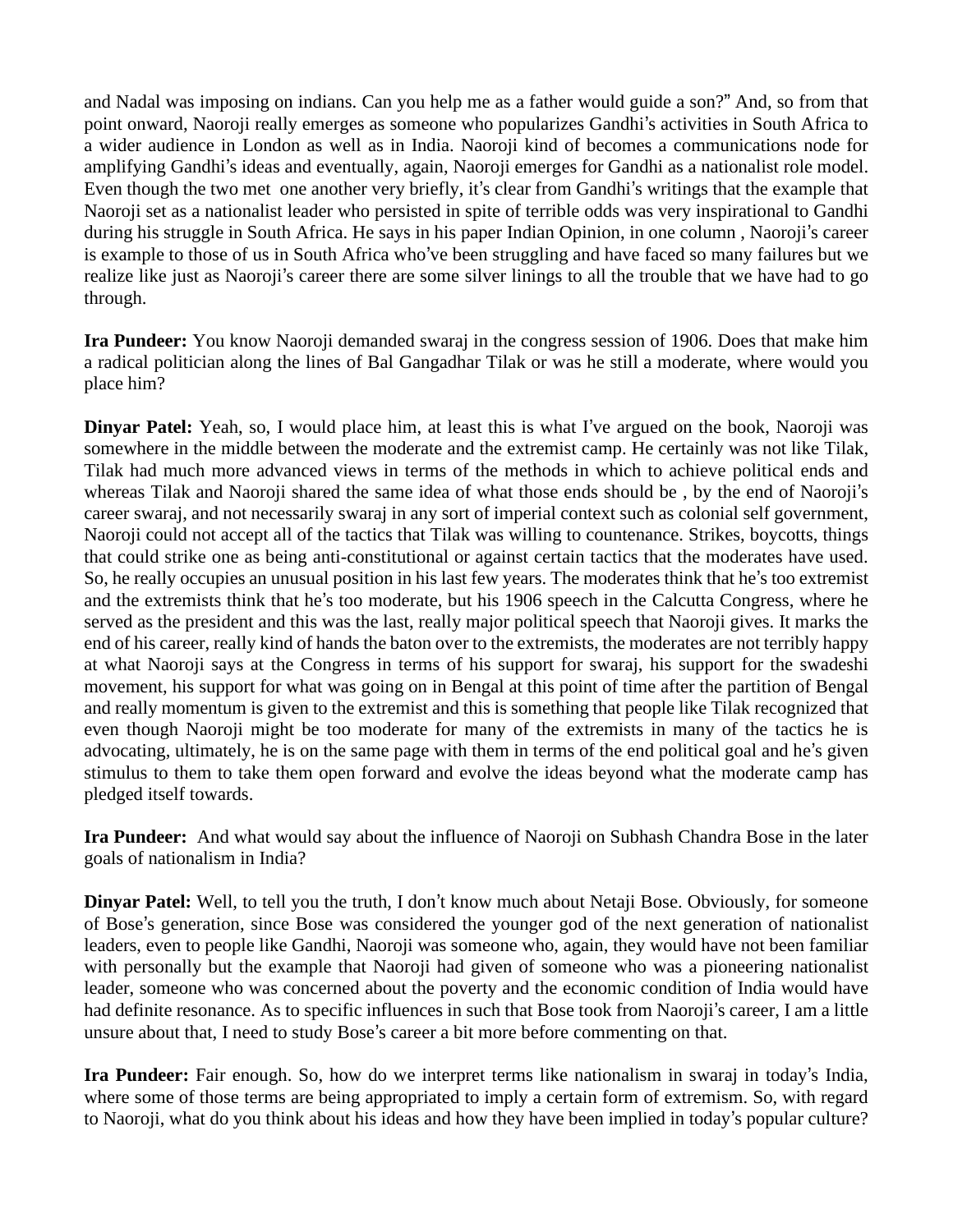**Dinyar Patel:** Nationalism has always had a kind of a double meaning in India, right. We can talk about nationalism in terms and terms of what's going on today, in terms of the Hindu nationalism propounded by this government and we can talk about the nationalism that people like Naoroji or Gandhi and Nehru and everyone else in that generation propounded. And even though the same word is employed, the two ideas could not be more radically different. The nationalism of anti-colonial and independence movements was always very embracing of all aspects of India's diversity. Of course, there were failures in terms of outreach to lower castes and then of course outreach too Muslims but it was never really explicitly inimical to those interest of people who composed different aspects of Indian society, whereas today's nationalism of course is. So, the Indian nationalism of the earlier era was always quite outward looking, very liberal, very willing to change and revise stances based on different conclusions they draw from lessons they've learned overtime. So, it's very different from the anti-intellectualism, the firm mindedness of todays's brand of nationalists, the close mindedness of today amongst so-called nationalists is completely antithetical to the very open-minded attitudes of people like Naoroji or Gandhi had.

And lastly, I'll say that people like Gandhi, Naoroji, Nehru, others, you know, VK Krishna Menon, Lala Lajpat Rai, etc. would go on and on. All of these people knew that Indian nationalism was much more than just being about India. It was about emancipatory movements around the world, whether those movements were anti-colonial struggles, anti-racist struggles, in terms of what African Americans had to deal with in America during the Jim Crow era. It was about movements of people, such as you know, people involved with the Labor Party in Great Britain or socialist movements in Great Britain, the Irish nationalists.

There were all these kinds of common international linkages that were created, again strikingly different with today's kind of assertive and inward-looking nationalism that really sees India's kind of this great bulwark of culture that doesn't necessarily has to learn something from the outside world.

**Ira Pundeer:** We know quite a bit about Naoroji as the political figure during the four to five decades of his life, from the time that he became a British parliamentarian to the time he declared the call for swaraj in 1906. But, can you talk a little bit about his early years, where he grew up and how was his upbringing, we would like to know a little bit about that.

**Dinyar Patel:** Sure. So, the one, this is the most difficult part of Naoroji's life to research because a lot of the sources just don't exist. So, in many ways that was one of the most interesting parts of the project for me. It was exciting to piece together pieces of a jigsaw puzzle when a lot of the pieces don't exist anymore. But, one thing is very clear, one reason why Naoroji was so concerned about poverty during his life was because he grew up in relatively impoverished circumstances.

He was born in Bombay, but his parents were from rural Gujarat, areas around Navsari and Dharampur in Southern Gujarat and these areas had experienced a bad famine just before Naoroji was born. So, there's a good chance his parents migrated in the first place to Bombay to escape the famine like conditions. And he grew up, again, in relative impoverishment, his father died at a relatively young age, so there were severe economic handicaps in his own life. But the one thing that really rescues his trajectory, rescues his political prospects for life at this point of time was access to free education.

There was a unique experiment in free education in Bombay in the 1830s and 1840s, and Naoroji was enrolled in an English language school as a young child, where he did not have to pay any fees. And as he reflected later on in life, this was a formative experience for him, he realized that he had to give back something to society because ultimately the free education he received was paid by taxpayers, by ordinary Indians. So, it really wedded him to an idea that he needed to service life through some form of public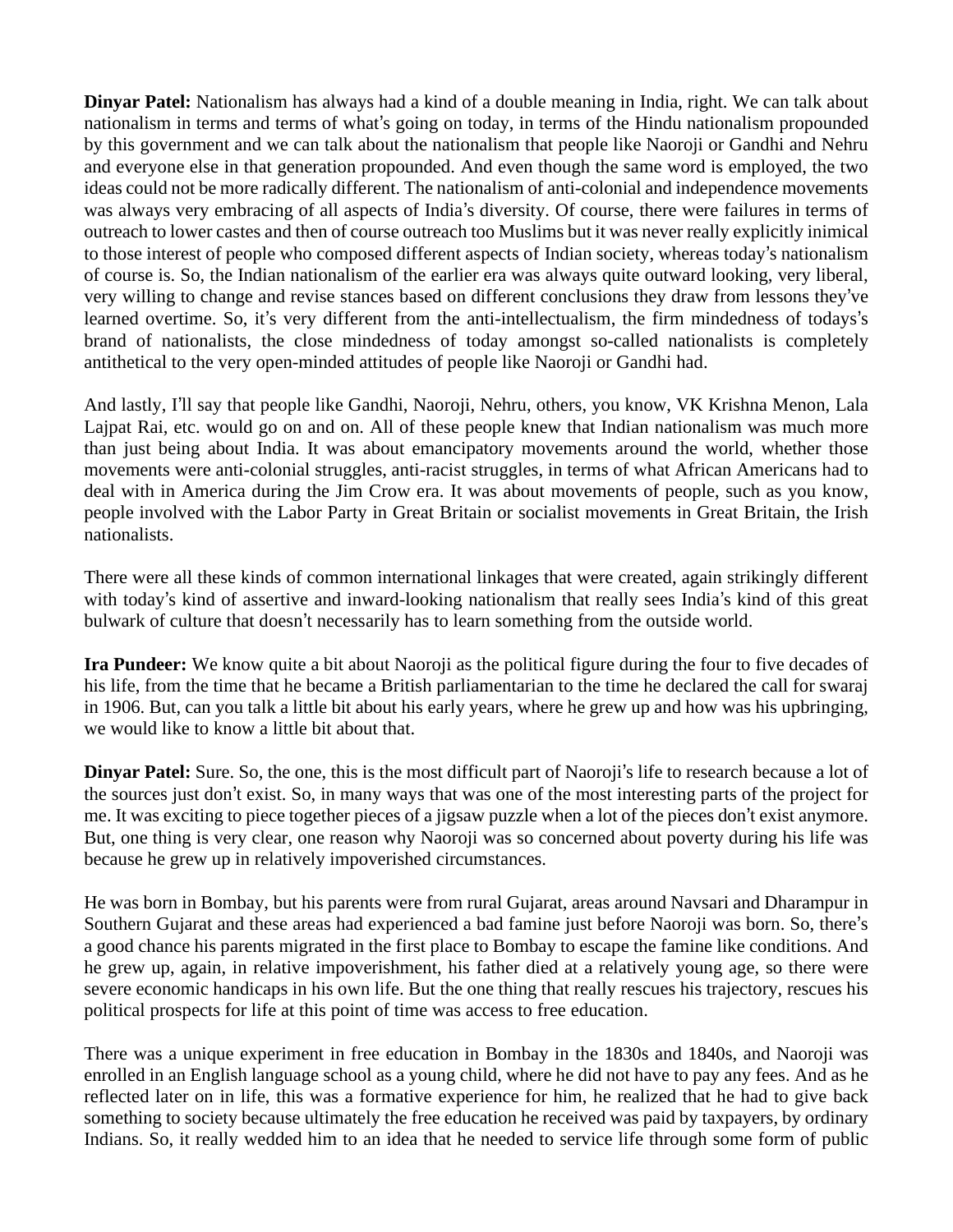service. And the other thing I'll just talk about in terms of his activities as a youth was a commitment to an overarching reform. He saw Indian society around him and he kept on asking himself how could reforms be instituted that will help people get better educated, that would help people improve their economic status and to this end, he helped pioneer efforts such as female education in Bombay. He helped promote certain aspects of religious reform and he helped start a newspaper in 1851, the goal of which was to help spread education to those people who couldn't afford it or just did not have access to a school or a proper education.

**Ira Pundeer:** Could you tell us a bit about the method that you used for your research? What were the archival materials that you consulted during your research?

**Dinyar Patel:** Sure. So, the bulk of material from this book derives from research that I did with Naoroji's private papers, his collection of letters, which are in the National Archives in New Delhi. And this is a collection of about 30,000 documents and each document can be a few lines or it can be several pages. So, it's a vast amount of material and I spent about two years in the National Archives going through material here. It's really important, if anyone wants to undertake a good, historical investigation of research, it's really important to go right to the primary sources, right, to read the actual letters that were written or received by a particular individual.

This is also an extremely difficult task because you're wading through thousands and thousands of pages and for the first few months in any such project, you're kind of lost at sea, you're surrounded by stuff. There's too much information to process but if you give it time, things work out and you learn the rhythms of how the person in question dealt with communication, how his ideas or her ideas developed. So, I went through about half of the existing papers in the Naoroji collection and by the end of that duration, when I had gone through about 50,000 papers at least, it emerged very clearly in my mind how Naoroji's career developed.

So, you have to devote a lot of time to give a fair shake to any investigation of a historical figure.

**Ira Pundeer:** Knowing that Naoroji was one of the early figures in Indian Nationalism, why do you think, do you think there is a reason why he's really underwritten when it comes to Indian Nationalism. He's not written much about, so do you feel there is any reason behind it?

**Dinyar Patel:** Right. Yeah, I mean a good chunk of that explanation is due to the fact that the early nationalists in general are quite overshadowed of course by the later generation. They were very quickly eclipsed by Gandhi's generation in popular imagination, so even if you were in India in the 1920s or the 1930s, already attention hasshifted to a new generation of nationalists, which is entirely expected. Another reason I think is a lot of what they wrote can strike us today as being a little strange. I mean ultimately, people like Naoroji or Rana Dey or Gokhale were still talking about some measure of loyalty to British rule. And obviously to those of us thinking from our perspective today that can seem odd for a nationalist leader, but to them, they were walking a very fine line. They were walking a tightrope between a draconian colonial government that could easily quash the Congress, so they had to express some measure of loyalty and they, at the same time, did believe that British rule did impart certain good things to India, a western education, impetus for social reform. So, there was a degree of genuineness in their belief. Ultimately, with time of course, that feeling of, that sense of the good that British colonialism did for India diminished amongst people like Naoroji but it was still there and that's an important thing that we need to consider.

The last reason which I think people like Naoroji have been forgotten is again because today they are not terribly politically useful. I mean Naoroji was a Parsi ultimately, he would not have a large constituency